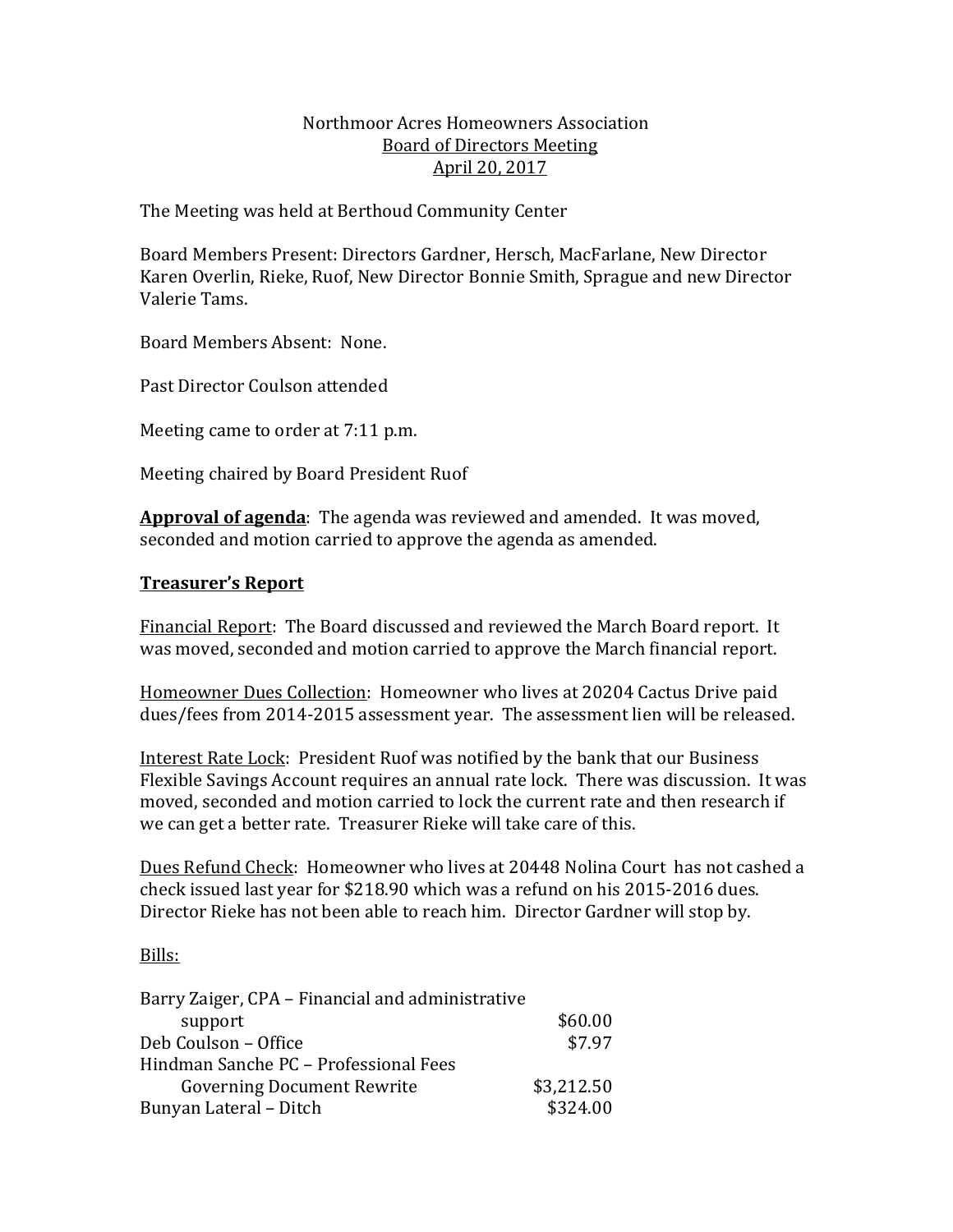| Radical Design - Web page monthly maintenance | \$50.00    |
|-----------------------------------------------|------------|
| Kim Gardner - Annual meeting                  | \$61.04    |
| Susy Ruof - Annual meeting - \$140.54         |            |
| Susy Ruof - Postage - \$10.50                 |            |
| Susy Ruof - Office - \$29.05                  |            |
| Susy Ruof - Education - \$120.00              |            |
| Susy Ruof (Web Page 3/24/17) - \$33.33        | \$333.42   |
| <b>TOTAL</b>                                  | \$4,048.93 |

It was moved, seconded and motion carried to pay the bills.

**Secretary's Report**. The minutes of the March meeting were sent by email to the Board for review. It was moved, seconded and motion carried to approve the March Minutes. They will be posted to the web site.

## **Old Business**

Deposit Box Inventory. Director Hersch and Ruof are working on the final inventory list. President Ruof has a copy of the Oil and Gas Lease to be put in the box.

### Covenant Issues:

20336 Northmoor Drive. A letter was passed out and discussed which acknowledged homeowner compliance with Covenant 2 and addressed the need to replace t-post fencing. It was moved, seconded and motion carried to send the letter as revised. Closed.

5378 Ocotillo Court. A letter had previously been sent regarding the possible violation of Covenant. 2. The homeowner called President Ruof on  $4/20/17$  to discuss the issue. The homeowner indicated that the  $3<sup>rd</sup>$  horse was a foal that would soon turn a year old and then would leave the property. Closed.

20064 Cactus Drive. The HOA had sent two notices of violation since January for having commercial vehicles (semis) on the property; the second notice included notice of possible fines and the offer of a hearing request from the homeowner. Currently the trucks are not on the property. The Board discussed the noise level and next steps if needed.

5411 Sage Court. The HOA had sent several letters to the homeowner concerning placement of an unapproved structure. The homeowner has now removed the storage container and an acknowledgement letter was sent. The HOA has withdrawn the small claims court complaint and the case was dismissed. Closed. 

### **New Business**: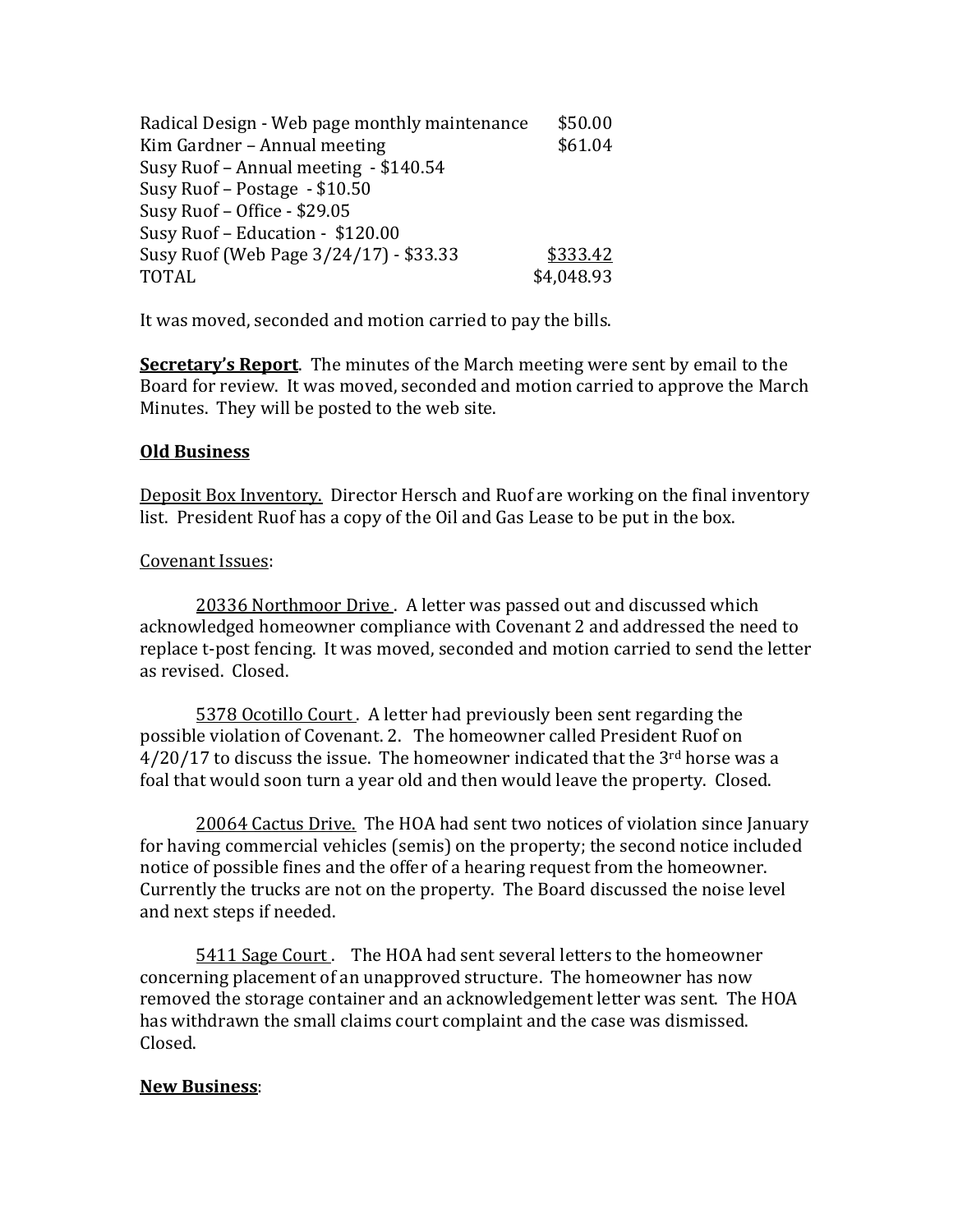Election of Officers: President Ruof is willing to continue to serve as President, Treasurer Rieke is willing to continue to serve as Treasurer and Secretary Hersch is willing to continue as Secretary. There was discussion. Robert Sprague was nominated as Vice President. Moved to close nominations. By acclamation, Susy Ruof was elected President, Robert Sprague was elected Vice President, Ginny Hersch was elected Secretary and Shawn Rieke was elected Treasurer.

Terms of Office: One new Director replaced Roy Rutt. Karen Overlin agreed to take the 1-year term, Valerie Tams and Bonnie Smith agreed to take 3 year terms.

Governing Document notebooks and training manuals were handed out to the three new Board members. CAI new Board class was discussed/handout given to all Board members. Next class is  $8/26/2017$  in Denver. Pictures were taken of new Board members for the website. Board email addresses were discussed.

## Covenant Issues:

20286 Northmoor Drive. A semi was observed on the property and a letter was drafted. It was moved, seconded and motion carried to send the letter.

20478 Nolina Court. A new structure has been erected that was not submitted to the ACC for approval. A letter was drafted and circulated by email. It was moved, seconded and motion carried to send the letter.

Newsletter/garage sale: The newsletter was approved with the garage sale date of May 20.

Invoices to Document Dues: Discussed continuing to send homeowners an annual dues notice even though those assessments are suspended for now (covered by the oil and gas money until it is depleted). It was moved, seconded and motion carried to send yearly invoices to all homeowners. Vice President Sprague will be the Board member handling; Past Director Coulson volunteered to assist in the process.

Sustainability Plan: Past Director Coulson prepared and handed out a list of all the duties that she had performed and also that the Board performs. She also prepared a calendar list of all items that the Board does and should be thinking about for the fiscal year. She prepared a list of contact parties and descriptions of the events that we have done in the past and suggestions for how they are done.

Website: President Ruof will coordinate updating the insurance information on the new website and obtaining prior documents/computer from the previous webmaster. 

Records. Director Gardner picked up 4 boxes of business records from prior Treasurer Bill Skeldum and has reviewed them. There was discussion regarding the process and moving forward with organizing the historical records.